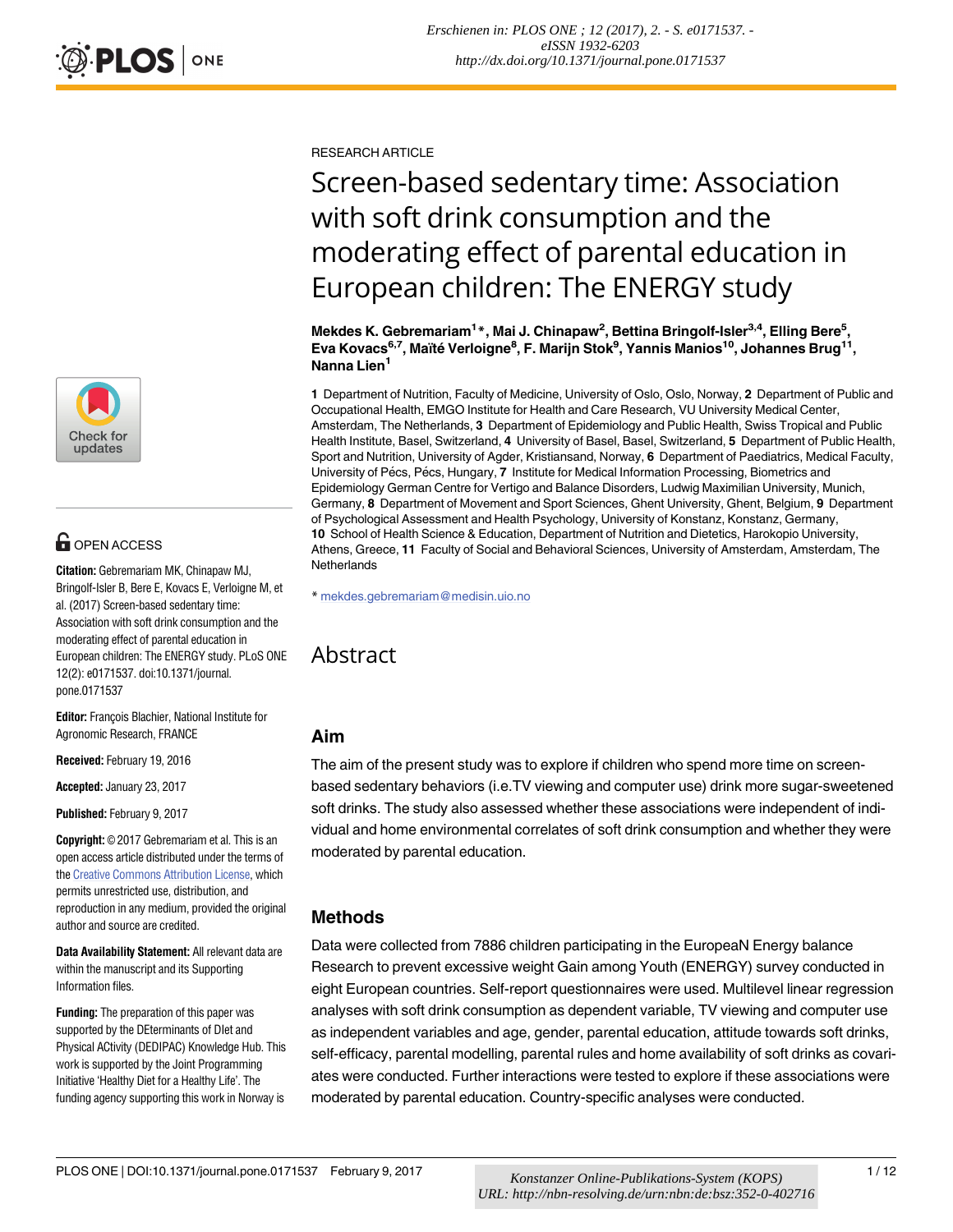<span id="page-1-0"></span>

The Research Council of Norway, Division for Society and Health. The ENERGY project was funded by the Seventh Framework Programme (CORDIS FP7) of the European Commision, HEALTH (FP7-HEALTH-2007-B), Grant agreement no. 223254. The funders had no role in study design, data collection and analysis, decision to publish, or preparation of the manuscript.

**Competing interests:** The authors have declared that no competing interests exist.

### **Results**

In six of the eight included countries, a significant positive association was observed between TV viewing (min/day) and soft drink consumption (ml/day), independent of individual and home environmental correlates of soft drink consumption  $(B = 0.46 (0.26 - 0.66)$  in Greece,  $B = 0.77$  (0.36–1.17) in Norway,  $B = 0.82$  (0.12–1.51) in Hungary,  $B = 1.06$  (0.67– 1.46) in Spain, B = 1.21 (0.67–1.74) in Belgium and B = 1.49 (0.72–2.27) in Switzerland). There was no significant association between computer use and soft drink consumption in six of the eight included countries in the final models. Moderation effects of parental education in the association between TV viewing and soft drink consumption were found in Norway and Hungary, the association being stronger among those with low parental education.

### **Conclusions**

TV viewing appears to be independently associated with soft drink consumption and this association was moderated by parental education in two countries only. Reducing TV time might therefore favorably impact soft drink consumption.

## **Introduction**

Excessive consumption of sugar-sweetened beverages (SSB) has been found to be associated with overweight and obesity  $[1, 2]$  $[1, 2]$  $[1, 2]$  $[1, 2]$ . Existing literature shows that screen-based sedentary behaviors (SB) (in particular TV viewing) are associated with SSB and other dietary behaviors among youth. Whereas associations with unhealthy dietary behaviors such as SSB consumption are often found to be positive, the association between SB and fruit/vegetable intake is found to be inverse [\[3–5\]](#page-10-0). This association between SB and dietary behaviors may be part of the reason why SB is a risk factor for unnecessary weight gain and overweight/obesity  $[6-10]$ . Several causal hypotheses have been put forward to explain how SB may influence dietary behaviors. One such hypothesis is the role of TV and online food advertisements for food choice and intake  $[11-14]$ . In Europe, a significant proportion of the food marketed to children is found to be unhealthy, the key promotional medium for such advertising being television [\[15\]](#page-10-0). Another potential mechanism linking SB to dietary behaviors is the role that SB such as TV, computer or electronic game use play as dishabituators or distractors [[14](#page-10-0), [16](#page-10-0), [17](#page-10-0)]. This disruption of habituation to food cues might lead to overeating. Parents may also play a role in this association, by providing to their children energy dense foods and drinks during screenviewing. SB repeatedly accompanied by the consumption of unhealthy food items might consequently become automatic cues to such dietary habits [[18–20\]](#page-10-0).

Most previous studies looking at the association between screen time and SSB consumption among youth have not considered the possible confounding role of important variables. Adjustment has often been limited to socioeconomic factors when exploring this association. However, it is possible that influences such as personal beliefs and attitudes, parenting style and other personal and home environmental variables related to dietary behaviors are responsible for the association between SB and dietary behaviors. As an example, it is possible that parents with stricter rules related to soft drink consumption also have stricter rules related to screen time. Favorable or unfavorable personal attitudes and beliefs related to one of the behaviors can also be related to similar attitudes and beliefs towards the other behavior. The present study will provide an opportunity to explore whether the association between SB and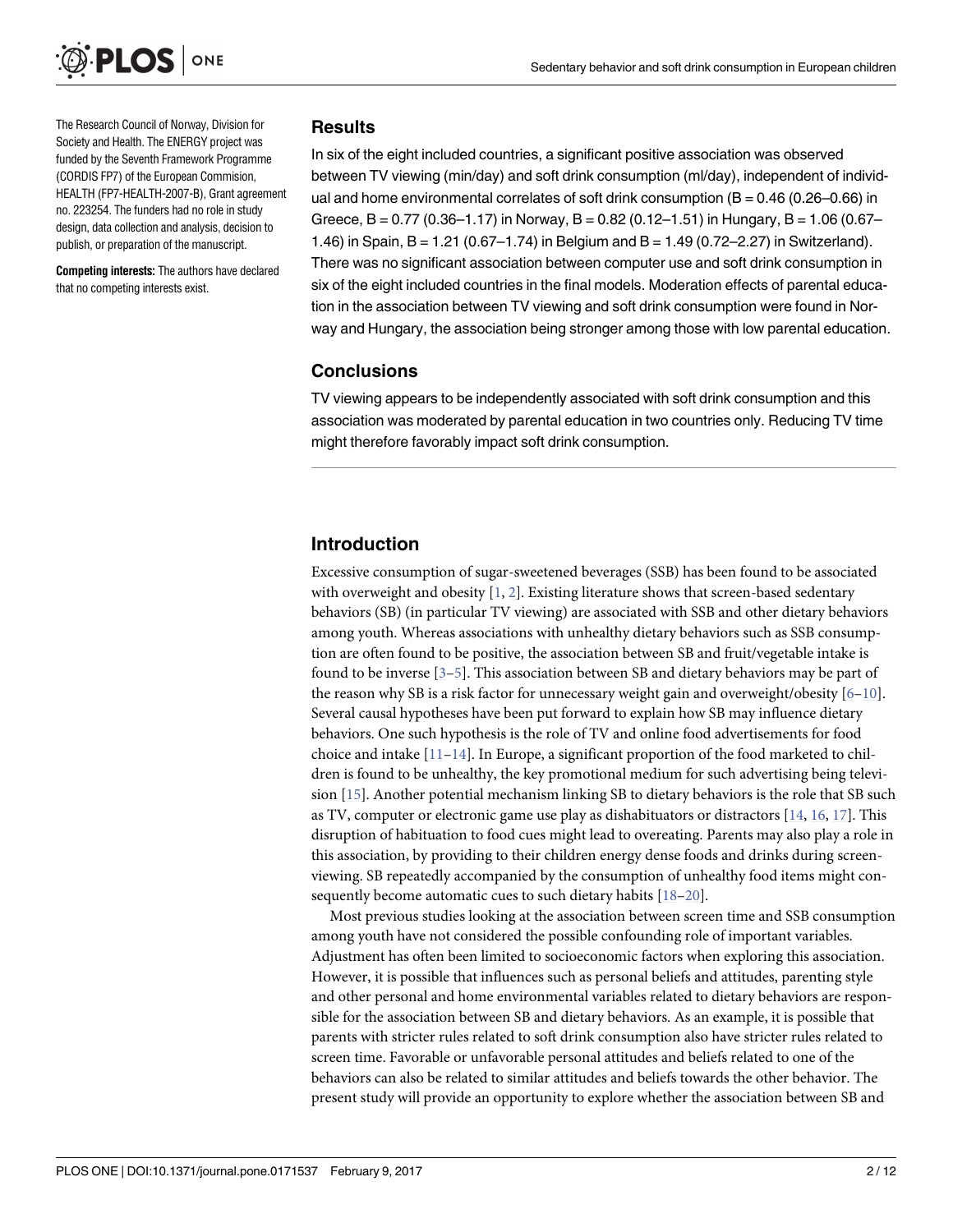<span id="page-2-0"></span>soft drink consumption is independent of personal and home environmental variables related to soft drink consumption.

Further, the literature shows that both screen time and soft drink consumption vary by socioeconomic position (SEP), being higher among those with a low SEP  $[21-23]$  $[21-23]$  $[21-23]$ . Children from a low socioeconomic background are also more likely to engage in eating/drinking when engaging in sedentary behaviors such as TV viewing than children from a high socioeconomic background [[23](#page-11-0)]. A higher availability of unhealthy foods/drinks is also documented in families with low SEP [\[10\]](#page-10-0), which might encourage overconsumption of such items during screen time [[24](#page-11-0)]. It can consequently be hypothesized that parental education could moderate the association between SB and soft drink consumption, and that the association would be stronger among those with low parental education.

There are large differences in the consumption of soft drinks among youth across European countries including the countries participating in the present study [\[25\]](#page-11-0). There are also country-level differences in the magnitude of parental educational differences in SB and soft drink consumption [[25](#page-11-0)]. In addition, some European countries have a ban on TV advertisements aimed at children, such as Norway where TV advertisements targeting children under 12 are banned. Other countries on the other hand have self-regulatory guidelines which might be less well reinforced [\[26\]](#page-11-0). These factors taken together might lead to differences between countries in the association between SB and soft drink consumption and in the moderating effects of interest.

Against this background, the study aimed to answer the following research questions: Are TV viewing and computer use associated with the consumption of soft drinks in European schoolchildren? Are the abovementioned associations independent of individual and home environmental variables related to soft drink consumption? Are the associations moderated by parental education? Are there any country-level differences in the associations?

### **Materials and methods**

### Design and sample

Data were obtained from the EuropeaN Energy balance Research to prevent excessive weight Gain among Youth (ENERGY) study. This school-based cross-sectional survey was conducted among 10–12 year-olds in eight European countries (Belgium, Greece, Hungary, the Netherlands, Norway, Slovenia, Spain and Switzerland). Data were collected between March and July 2010 except for Switzerland where data collection was conducted between June and December 2010. Samples from Greece, Hungary, the Netherlands and Slovenia were nationally representative. In Spain, Belgium, Norway and Switzerland schools were selected from the Aragon region, Flanders, Southern regions and German speaking regions respectively. A detailed description of the design and methodology of the survey has been published elsewhere [\[27](#page-11-0)].

Consent for participation was first obtained from school administrators. Thereafter, parents of participating children provided written informed consent. In the Netherlands, passive informed consent was allowed by the ethical committee, i.e. parents were informed and could opt out of the study. The study was approved by the relevant ethical committees in all participating countries: The Medical Ethics Committee of the Ghent University Hospital in Belgium; The Bioethics Committee of Harokopio University in Greece; The Scientific and Ethics Committee of Health Sciences Council in Hungary; The Medical Ethics Committee of the VU University Medical Center in The Netherlands; The National Committees for Research Ethics in Norway; The National Medical Ethics Committee of the Republic of Slovenia; The Clinical Research Ethics Committee of the Government of Aragon in Spain and the ethics committees of the participating cantons in Switzerland.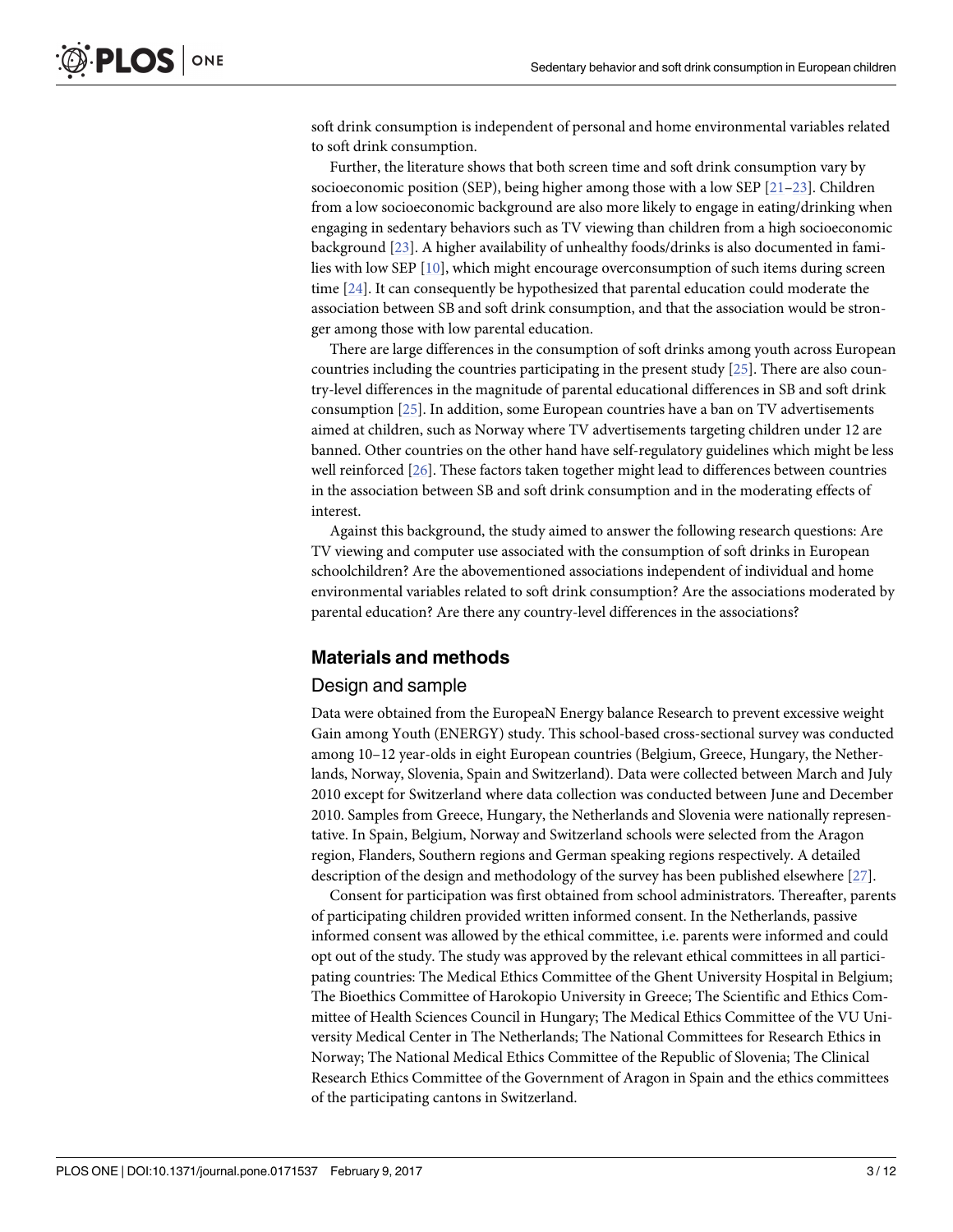### <span id="page-3-0"></span>Data collection

Pen and paper questionnaires were used to collect data from the children during school time. Detailed information on the test-retest reliability and construct validity of the questionnaire items has been published elsewhere [[28](#page-11-0)]. A total of 730 children were included in the test-retest study and 96 were included in the construct validity study conducted in six countries. Good test-retest reliability and moderate to good construct validity were obtained for the large majority of items used, except for children's attitude toward soft drink consumption and parental allowance of soft drink consumption for which validity was poor [\[28\]](#page-11-0). Parental education was reported by one of the parents via a questionnaire.

### Measures

**Outcome measure: Soft drink consumption.** Soft drink consumption was assessed using a frequency question (with seven response categories ranging from never to more than once every day). In the introductory text to these questions, soft drinks were explained as fizzy drinks (e.g. cola) and fruit squash (e.g. ice tea) but not diet drinks and 100% fruit juice. Sports and energy drinks (e.g. lucozade, relentless) were also included. The amount consumed was assessed by asking the children to indicate the number of glasses or small bottles (250 ml), cans (330 ml) and large bottles (500ml) they drink. Frequency and amount were multiplied to get a daily consumption measure (ml/day). The measures had acceptable test-retest reliability  $(ICC \geq 0.53)$  [\[28\]](#page-11-0).

**TV viewing and computer use.** Time spent watching TV (including video and DVDs) was assessed separately for weekdays and weekend days with nine answer categories ranging from "no viewing" to "4 hours or more per day". Computer use (games, leisure activities) was measured in a similar manner. The mean TV time and computer time in hours per day was calculated. The measures had good test-retest reliability (ICC =  $0.67$  and  $0.68$ ) [\[28\]](#page-11-0).

**Parental education.** Parents reported their own level of education, as well as the level of education of the other parent/caregiver, using the following answer categories: less than 7 years; 7–9 years; 9–11 years; 12–13 years; 14 years or more. As educational systems differ considerably across Europe, the number of years of formal education was used as an indicator for level of education. Maternal and paternal education levels were combined and the variable was categorized as being high (i.e. at least one parent more than 14 years of education) or low (i.e. both parents less than 14 years of education). This categorization approximately distinguishes families with at least one caregiver who has completed medium or higher vocational, college or university training from other families.

**Correlates of soft drink consumption.** Children's attitude related to soft drink consumption was assessed using the question: "I think that drinking fizzy drinks or fruit squash is. . ." using a 5-point scale with answer categories ranging from "very bad" to "very good" and a neutral mid-point. Children's self-efficacy related to the consumption of soft drinks was assessed using the question: "I find drinking no fizzy drinks or fruit squash" using a 5-point scale with answer categories ranging from "very difficult" to "very easy".

Parental modelling was assessed using the question: "How often do your parents/care givers drink fizzy drinks or fruit squash?" Parental allowance of soft drink consumption was assessed using the question: "I am allowed to take fizzy drinks or fruit squash, whenever I want." Home availability of soft drinks was assessed using the question "Are there usually fizzy drinks or fruit squash at your home?" These three questions had answer categories ranging from "Never" to "Always".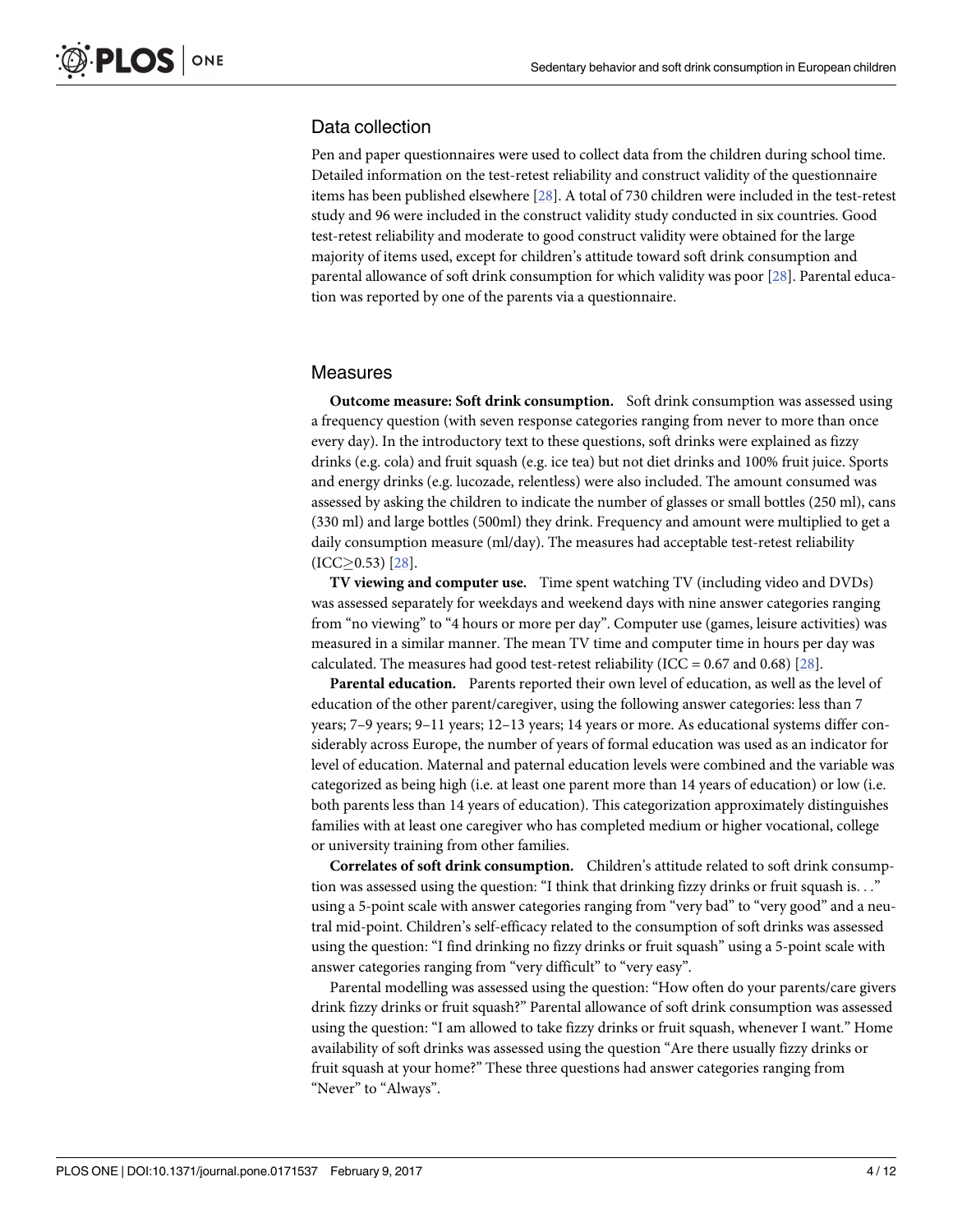<span id="page-4-0"></span>

| <b>D.PLOS</b> ONE |  |
|-------------------|--|
|-------------------|--|

|                            | Age (SD)      | Gender (%<br>girls) | Parental education (%<br>low) | Soft drink intake (ml/<br>day) | TV viewing (min/<br>day) | Computer use (min/<br>day) |
|----------------------------|---------------|---------------------|-------------------------------|--------------------------------|--------------------------|----------------------------|
| Total                      | 11.6<br>(0.7) | 53                  | 35                            | 303 (454)                      | 108 (60)                 | 75 (56)                    |
| Belgium ( $n = 666$ )      | 11.5<br>(0.7) | 55                  | 16                            | 384 (493)                      | 110(61)                  | 72 (53)                    |
| Greece $(n = 891)$         | 11.3<br>(0.6) | 55                  | 48                            | 102 (174)                      | 124 (57)                 | 71 (56)                    |
| Hungary ( $n = 763$ )      | 12.2<br>(0.6) | 57                  | 42                            | 547 (621)                      | 120 (62)                 | 93(62)                     |
| Netherlands<br>$(n = 349)$ | 11.6<br>(0.7) | 51                  | 22                            | 533 (521)                      | 102 (63)                 | 86 (63)                    |
| Norway ( $n = 718$ )       | 12.0<br>(0.7) | 52                  | 26                            | 219 (285)                      | 99 (52)                  | 77 (55)                    |
| Slovenia ( $n = 897$ )     | 11.4<br>(0.6) | 53                  | 44                            | 295 (470)                      | 113 (63)                 | 76 (61)                    |
| Spain ( $n = 880$ )        | 11.4<br>(0.6) | 51                  | 19                            | 181 (304)                      | 103 (55)                 | 72 (55)                    |
| Switzerland<br>$(n = 546)$ | 11.6<br>(0.8) | 49                  | 60                            | 369 (502)                      | 78 (54)                  | 51 (47)                    |

#### **Table 1. Total and country-specific characteristics of the study sample (n = 5710).**

Results presented as mean (SD), parental education was defined as low when both parents had less than 14 years of education; it was defined as high when at least one parent had more than 14 years of education

doi:10.1371/journal.pone.0171537.t001

These correlates were chosen for inclusion in the analyses because of their significant associations with soft drink consumption and TV/computer use in the whole sample (results not shown).

Test-retest reliability for these variables was moderate to high (ICC =  $0.55-1.00$ ) [\[28\]](#page-11-0).

### Statistical analysis

Descriptive analyses were first conducted (Table 1). Due to the clustering of students at the school level within each country, two-level multilevel regression analyses were then conducted. First, the association between [\[1](#page-9-0)] TV viewing and [\[2\]](#page-10-0) computer use and the consumption of soft drinks was explored, with soft drink consumption as dependent variable and the SB as independent variables, adjusting for age, gender, parental education and the SB not used as independent variable (Model 1, [Table](#page-5-0) 2). Individual correlates of soft drink consumption (attitude related to soft drink consumption and self-efficacy towards reducing soft drink consumption) were then added to Model 1 (Model 2, [Table](#page-5-0) 2). Thereafter, home environmental correlates (parental modelling, parental rules and home availability of soft drinks) were added to Model 2 (Model 3, [Table](#page-5-0) 2).

To assess the moderating effect of parental education in the association between [[1](#page-9-0)] TV and  $[2]$  $[2]$  computer use and soft drink consumption, interaction terms (parental education\*TV viewing and parental education<sup>\*</sup>computer use) were entered in regression models. When significant moderation effects were detected, analyses were stratified by parental educational level (results presented in text).

In order to account for correlations between TV viewing and computer use, these variables were mutually adjusted for in the regression models as mentioned above. Due to the large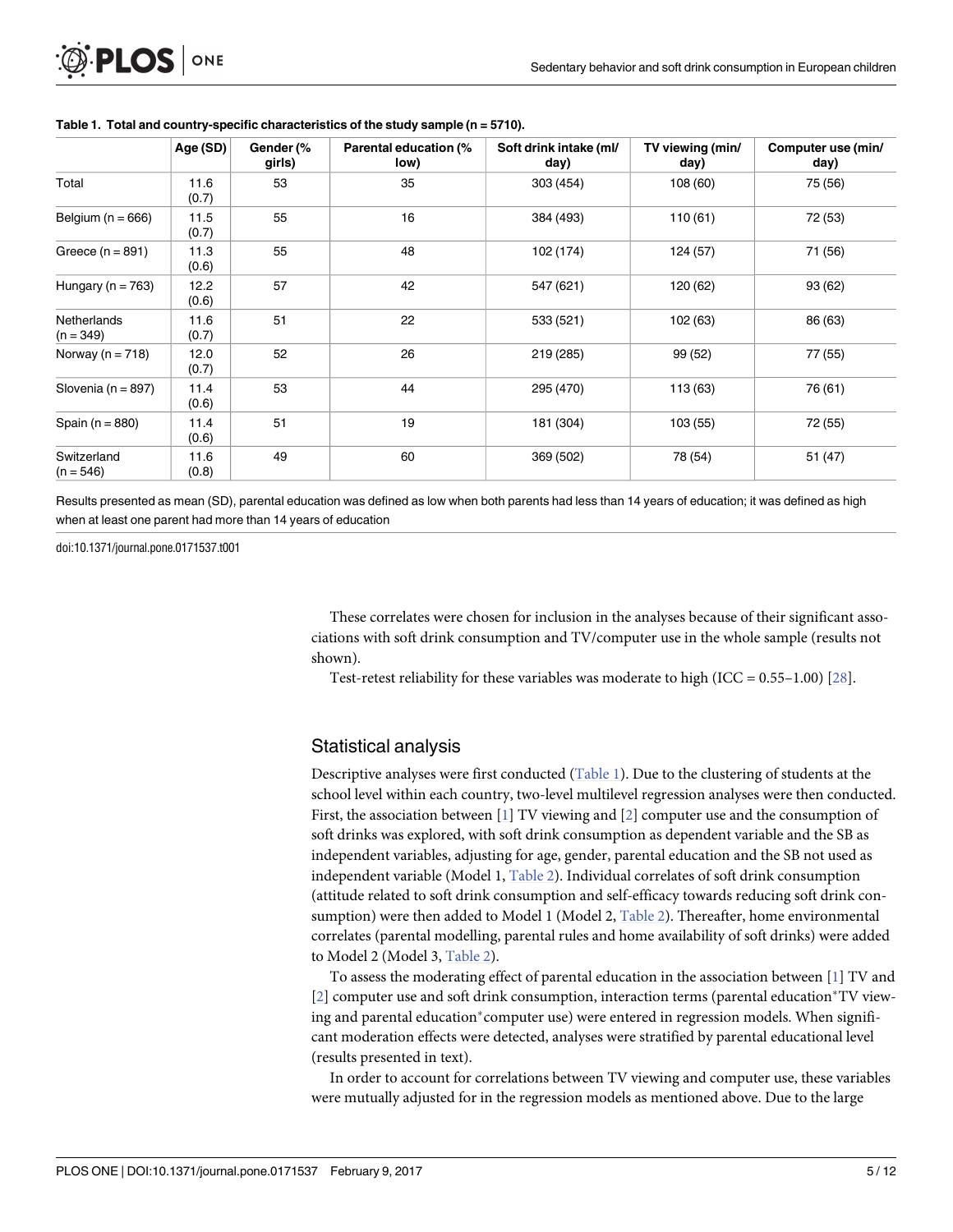<span id="page-5-0"></span>

|                           | Model $1§$ (Est. (CI))     | Model $2^*$ (Est. (CI)) | Model $3n$ (Est. (CI))     |
|---------------------------|----------------------------|-------------------------|----------------------------|
| Belgium ( $n = 666$ )     |                            |                         |                            |
| TV                        | $1.93(1.32 - 2.53)$ ***    | $1.39(0.83 - 1.95)$ *** | 1.21 (0.67-1.74)***        |
| Computer                  | $1.55(0.84 - 2.26)$ ***    | $0.56(-0.10 - 1.23)$    | $0.11 (-0.53 - 0.76)$      |
| Greece $(n = 891)$        |                            |                         |                            |
| TV                        | $0.67(0.46 - 0.87)$ ***    | $0.57(0.37 - 0.77)*$ ** | $0.46(0.26 - 0.66)$ ***    |
| Computer                  | $0.31(0.10 - 0.52)$ **     | $0.24(0.03 - 0.45)^*$   | $0.12 (-0.09 - 0.33)$      |
| Hungary ( $n = 763$ )     |                            |                         |                            |
| TV                        | $2.07(1.32 - 2.82)$ ***    | $1.75(1.02 - 2.48)$ *** | $0.82(0.12 - 1.51)^{*}$    |
| Computer                  | 1.60 (0.83-2.37)***        | 1.12 (0.37-1.87)**      | 1.01 $(0.31 - 1.71)$ ***   |
| Netherlands ( $n = 349$ ) |                            |                         |                            |
| TV                        | $-0.22$ ( $-1.31 - 0.86$ ) | $-0.40(-1.40 - 0.60)$   | $-0.56(-1.53-0.41)$        |
| Computer                  | 1.26 (0.19-2.34)*          | $0.002$ (-1.05-1.05)    | $-0.32$ ( $-1.33 - 0.69$ ) |
| Norway ( $n = 718$ )      |                            |                         |                            |
| TV                        | $1.14(0.71 - 1.57)$ ***    | $0.88(0.47 - 1.29)$ *** | $0.77(0.36 - 1.17)$ ***    |
| Computer                  | $0.67(0.27 - 1.12)$ ***    | $0.50(0.08 - 0.91)^*$   | $0.35(-0.05 - 0.75)$       |
| Slovenia (n = 897)        |                            |                         |                            |
| <b>TV</b>                 | $1.10(0.54 - 1.67)$ ***    | $0.81(0.27 - 1.35)$ **  | $0.49(-0.06 - 1.03)$       |
| Computer                  | $1.35(0.76 - 1.93)$ ***    | $0.99(0.42 - 1.56)$ **  | $0.79(0.24 - 1.36)$ ***    |
| Spain ( $n = 880$ )       |                            |                         |                            |
| TV                        | 1.47 (1.07-1.87)***        | $1.29(0.89 - 1.68)$ *** | $1.06(0.67 - 1.46)$ ***    |
| Computer                  | $0.46(0.06 - 0.87)^*$      | $0.36(-0.03 - 0.76)$    | $0.23 (-0.16 - 0.62)$      |
| Switzerland ( $n = 546$ ) |                            |                         |                            |
| TV                        | $2.65(1.80 - 3.50)$ ***    | $2.17(1.35 - 2.99)$ *** | 1.49 (0.72-2.27)***        |
| Computer                  | $0.69(-0.30 - 1.68)$       | $0.44 (-0.52 - 1.40)$   | $0.33(-0.57 - 1.23)$       |
|                           |                            |                         |                            |

| Table 2. Association between soft drink consumption (ml/day) and TV/computer use (min/day) |  |  |
|--------------------------------------------------------------------------------------------|--|--|
| among study participants.                                                                  |  |  |

Dependent variable in the regression analyses = soft drink consumption; independent variable = TV or computer use.

\*\*\*p<0.001,

\*\*p<0.01,

\*p<0.05

\$ Model 1 was adjusted for age, gender, parental education and the other sedentary behavior # Model 2 = Model 1 + individual correlates of soft drink consumption (attitude and self-efficacy) ¤ Model 3 = Model 2 + home environmental correlates of soft drink consumption (parental modelling, parental rules and availability at home)

doi:10.1371/journal.pone.0171537.t002

differences in soft drink consumption between countries, only country-specific regression analyses were conducted. Assumptions for the regression analyses were checked and met.

Differences between included and excluded subjects were assessed using t-test and chisquared test. All analyses were conducted using SPSS version 22 and the significance level was set to 0.05.

### **Results**

Participants with no data on parental education (parental non-participation ( $n = 1403$ ) and missing data on parental education  $(n = 773)$ ) were excluded from the analyses. An additional 29 participants had no information about any of the correlates included and were also excluded. The sample size for the present study was  $n = 5710$ .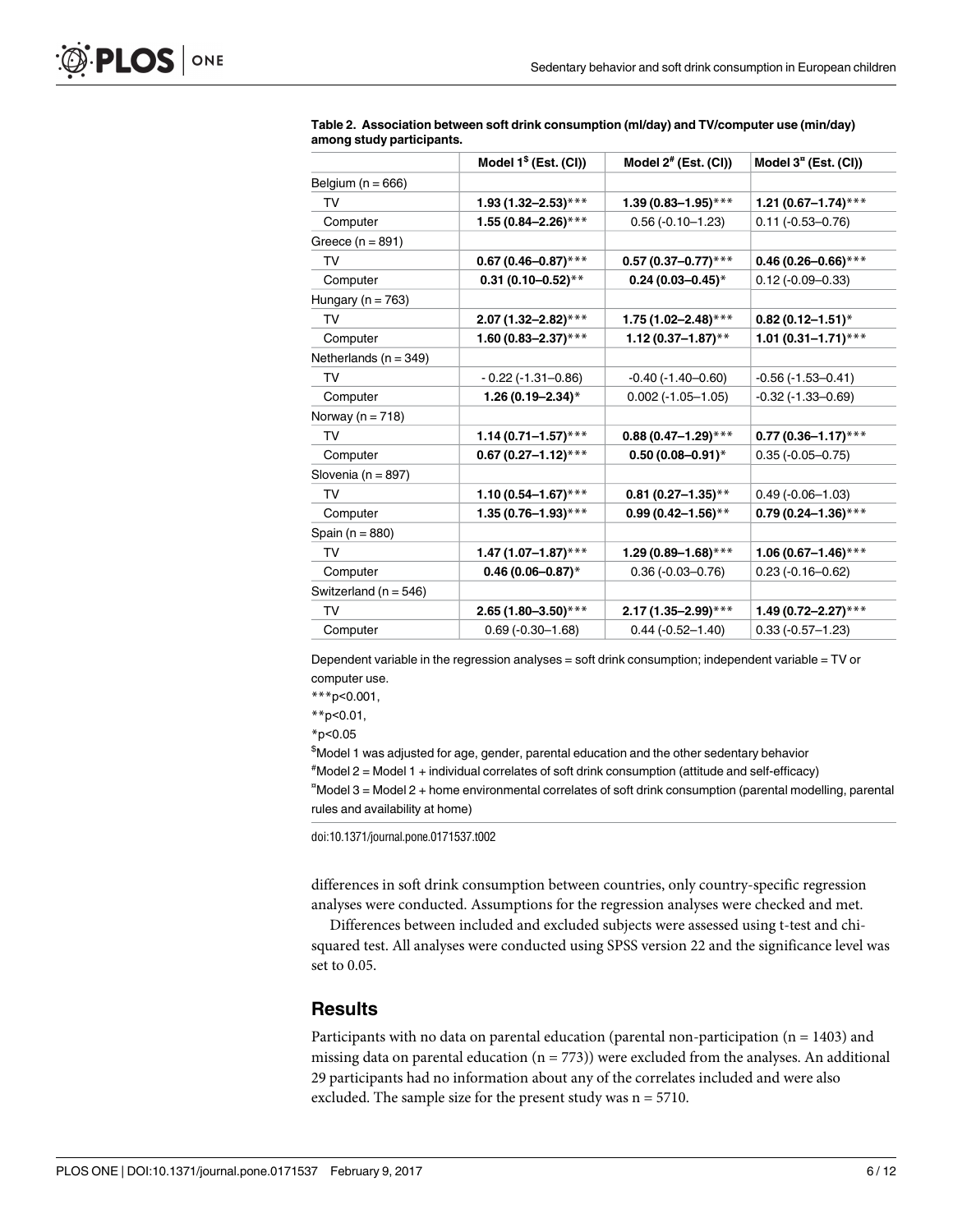Participants excluded from the study due to lack of parental data (non-response and missing data) were more likely to be males. They also had a significantly higher consumption of soft drinks and spent more time on TV viewing and computer use (data not shown).

[Table](#page-4-0) 1 describes the characteristics of the included children. The average consumption of soft drinks was 303 ml per day. There were large variations in the consumption of soft drinks between countries, the lowest consumption being in Greece (102 ml/day) and the highest in Hungary (547 ml/day). The children spent on average 108 minutes/day watching TV and 77 minutes/day using the computer for games and leisure activities, with some differences between countries. The proportion of children with low educated parents was 35% for the total sample in this study.

### Associations between sedentary behaviors (TV viewing and computer use) and soft drink consumption

[Table](#page-5-0) 2 shows the results of the regression analyses. After adjustment for age, gender and parental education, a statistically significant positive association was found between TV viewing (min/day) and soft drink consumption (ml/day) in all countries except the Netherlands. There was also a statistically significant positive association between computer use and soft drink consumption in all countries except Switzerland.

These analyses were subsequently adjusted for individual and home environmental correlates of soft drink consumption. The associations between TV viewing and soft drink consumption were attenuated but remained significant in six of the countries ( $B = 0.46$  ( $0.26-$ 0.66) in Greece,  $B = 0.77$  (0.36–1.17) in Norway,  $B = 0.82$  (0.12–1.51) in Hungary,  $B = 1.06$  $(0.67-1.46)$  in Spain, B = 1.21  $(0.67-1.74)$  in Belgium and B = 1.49  $(0.72-2.27)$  in Switzerland). In Slovenia, the association became non-significant once adjusted for individual correlates of soft drink consumption. The association remained insignificant in the Netherlands.

The association between computer use and soft drink consumption became non-significant in the Netherlands, Belgium and Spain after adjustment for individual correlates of soft drink consumption. In Greece and Norway, the associations remained became insignificant in the final model. The association between computer use and soft drink consumption was attenuated but remained significant in Slovenia (B =  $0.79$  (0.24–1.36)) and Hungary (B = 1.01 (0.31– 1.71)).

### Moderating effect of parental education

A moderating effect of parental education in the association between TV use (min/day) and soft drink consumption (ml/day) was found in Hungary and Norway after adjustment for age and gender (B [TV viewing x parental education]) =  $-1.74$  ( $-3.11$ ,  $-0.37$ ) in Hungary and B = -1.12 (-2.02, -0.23) in Norway with low education as reference category). The positive association between TV viewing and soft drink consumption was strongest among those with low parental education compared to those with high parental education:  $B = 3.09$  (1.88–4.30),  $B = 1.37 (0.42 - 3.32)$  in Hungary;  $B = 1.96 (1.07 - 2.86)$ ;  $B = 0.87 (0.38 - 1.36)$  in Norway. A moderating effect of parental education in the association between computer use and soft drink consumption was found in Spain (cross-over interaction, i.e. different directions in the different parental educational groups). Accordingly, computer use was inversely associated with soft drink consumption in those with low parental education  $(B = -1.24$  (-2.35, -0.13)), and positively related to soft drink consumption in those with high parental education ( $B = 0.96$  (0.55, 1.37)). These moderation effects remained significant in the final models.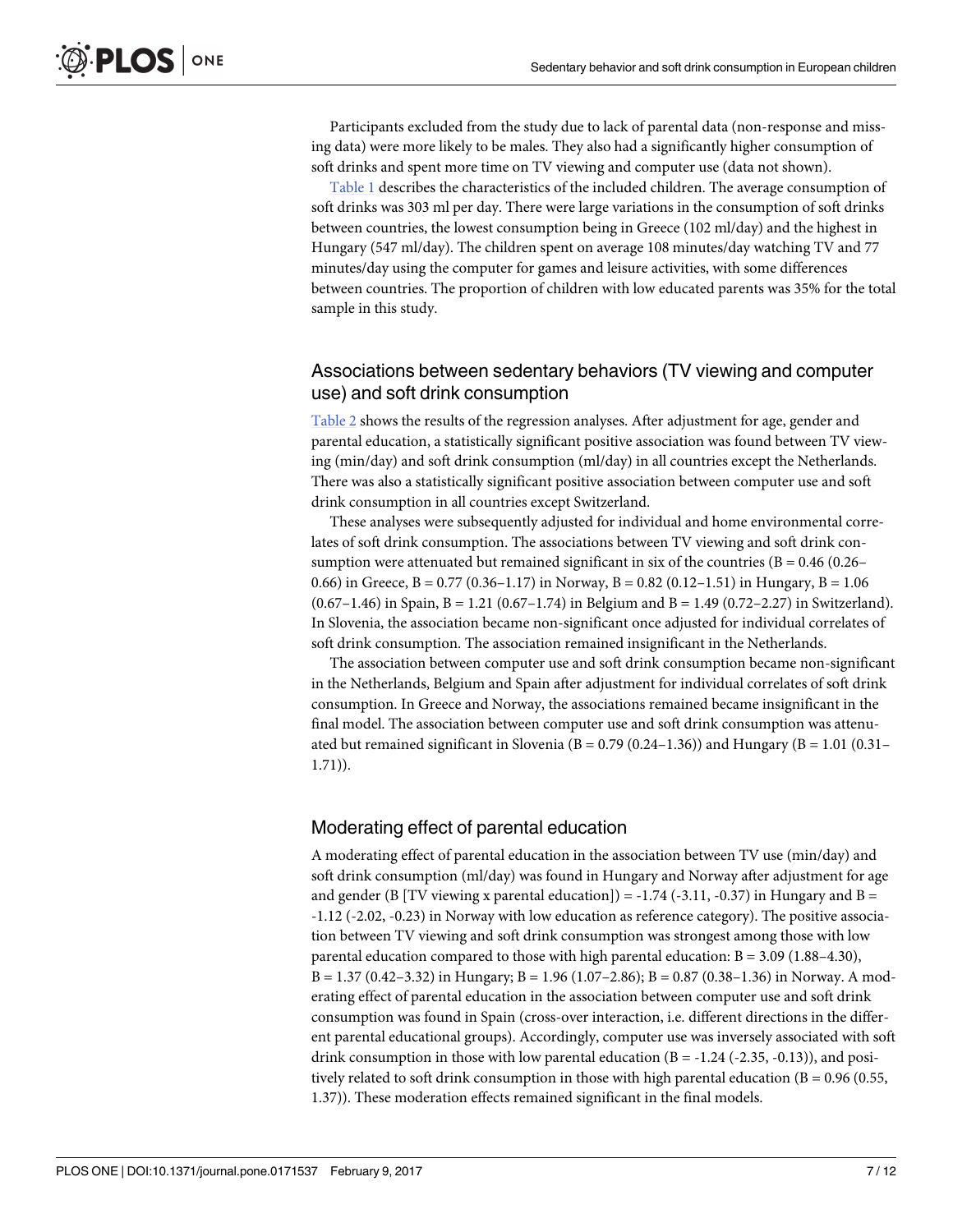### <span id="page-7-0"></span>**Discussion**

The present study explored the association between SB (TV viewing and computer use) and soft drink consumption among European schoolchildren. It assessed whether this association was independent of individual and home environmental correlates of soft drink consumption. The moderating effect of parental education in this association was also investigated. In six of the eight included countries, there was a significant positive association between TV viewing and soft drink consumption, independent of individual and home environmental variables related to soft drink consumption (not found in Slovenia and the Netherlands). An independent association between computer use and soft drink consumption was found only in Slovenia and Hungary. Moderation effects of parental education in the association between TV viewing and soft drink consumption were found in two of the eight included countries (Hungary and Norway), the associations being stronger in those with low parental education.

The positive association between TV viewing and soft drink consumption documented in this study is in line with findings in the literature  $[3, 4]$  $[3, 4]$  $[3, 4]$  $[3, 4]$ . In the present study, adjustments were made for personal and home environmental correlates of soft drink consumption. The association between TV viewing and soft drink consumption, although attenuated, remained significant, indicating that it was independent of these correlates. Other mechanisms such as exposure to advertisements and habitual linking of TV viewing with consumption of soft drinks may therefore also play a role in this association. There might however also be residual confounding due to other factors not controlled for in this study. In a recent study among younger children aimed at assessing the confounding role of parental norms in the association between screen time and SSB consumption, screen time was found to predict SSB consumption independent of parental norms [[29](#page-11-0)].

The magnitude of the association between TV viewing and soft drink consumption found in the present study was modest at best. An increase in TV viewing by an hour per day was associated with the consumption of 30 ml per day more soft drinks in Greece and 90 ml per day more soft drinks in Switzerland. In an age of rapidly developing technology where both screen-based devices as well as programs are becoming more numerous and appealing, children are likely to increasingly spend a significant time in sedentary pursuits. Therefore such an association remains important. It is also worth acknowledging the presence of measurement errors in exposure variables which could attenuate the strength of the association. Therefore, the associations may be stronger than reported [[30](#page-11-0)]. The differences in the magnitude of this association between countries could, among other things, be due to differences in the exposure to advertisements on TV, as hypothesized in this study. In this regard, regulations related to advertisements targeted at children vary between European countries, from a complete ban during children's TV programs in countries such as Norway to self-regulatory guidelines in other countries that may not always be well reinforced [[26](#page-11-0)]. The lack of association between TV viewing and soft drink consumption in the Netherlands might be due to the fact that there is an over-representation of children whose parents have a high education.

The association between computer use and soft drink consumption became insignificant in five of the included countries after adjustment for correlates of soft drink consumption. This is in contrast to the findings of several other studies among children where a positive association is documented [\[3](#page-10-0), [4](#page-10-0)]. However, among the studies of children and adolescents included in the recently published systematic review on this subject, none had adjusted for factors other than sociodemographic characteristics and body weight [\[4](#page-10-0)]. The present study therefore adds to existing knowledge by indicating that the association between computer use and soft drink consumption is not independent of personal and home environmental variables in most of the included countries. Future observational studies and in particular cross-sectional studies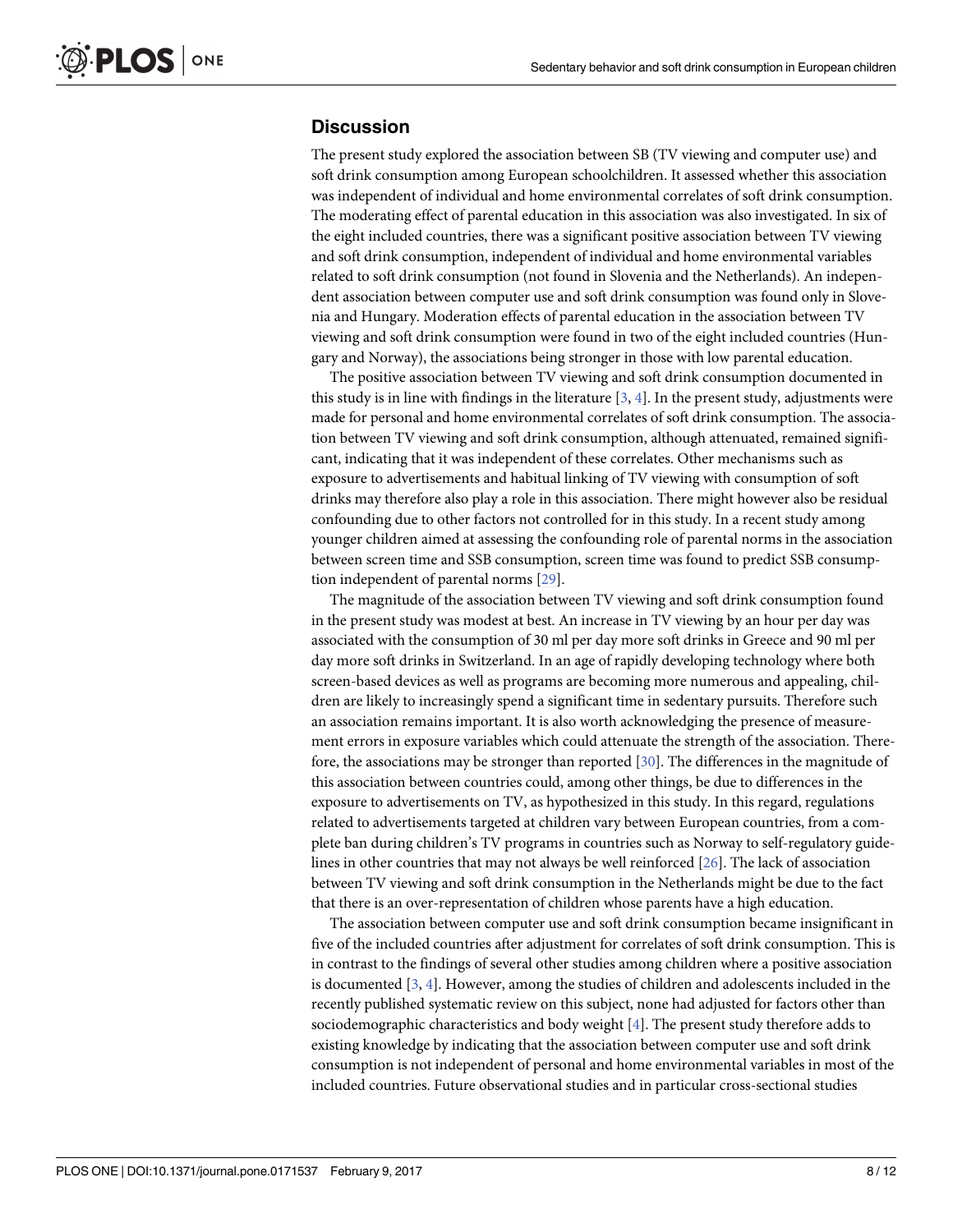<span id="page-8-0"></span>should adjust for such important variables in order to adequately understand the independent association between SB and dietary behaviors. There might be several reasons why TV viewing, and not computer use, is associated with soft drink consumption in several countries. As compared to computer use, TV viewing is related to more exposure to advertisements for energy dense foods and drinks. In addition, passive overconsumption of foods/drinks is more likely to occur during TV viewing than computer use, in particular when the latter involves activities such as games.

Identifying differences in the magnitude or direction of associations between correlates and dietary behaviors in different socioeconomic subgroups would inform our understanding of why socioeconomic differences in dietary behaviors occur. The moderating effect of parental education in the association between SB and the consumption of soft drinks was therefore explored in the present study. Such a moderating effect was found in Norway and Hungary, where the association as hypothesized was stronger among those with low parental education. Differences between subgroups in personal and home environmental factors contributing to the association between the behaviors could help explain this moderating effect. Eating and drinking while watching TV for example is found to be more common among children of parents with low education [\[23\]](#page-11-0). Another possibility is that the impact of advertising might differ for children from different socioeconomic backgrounds. A previous study among 4–12 year-olds found that the association between advertising exposure and overall food consumption was significant in low income families only [[31](#page-11-0)]. This could reflect a higher resistance to the pressure to buy advertised foods by parents with a high socioeconomic background. This is however unlikely to explain the moderating effect in Norway where exposure to TV advertisements is limited. In several of the countries where TV viewing was associated with soft drink consumption, no such moderating effect was detected, although associations mostly tended to be stronger in those with low parental education. This suggests that in these countries, the mechanisms linking TV viewing and soft drink consumption are not affected by parental education to a significant degree. The differences in moderating effects between countries might reflect context-specific differences in the impact of parental SEP on adolescent health behavior.

The present study should be seen in light of the following weaknesses: the cross-sectional nature of the study does not allow for any causal inference to be made, although it is unlikely that soft drink consumption would affect sedentary time. The use of self-reported measures can lead to bias due to recall as well as social desirability, limiting validity and reliability, in particular in younger children. Nevertheless, there was a good test-retest reliability of the measures used in this study and moderate to good validity. Participants that were excluded from the analyses because of missing data on parental education had a higher consumption of soft drinks and higher TV viewing and computer time, and therefore might have been most likely from a lower socioeconomic background than the included participants. This might have affected the results obtained, in particular the results of the moderation analyses especially in countries where the parental non-response rate was high and might limit the external validity of the study. The present study was conducted in 2010. Since that period, significant changes in the availability of different screens have occurred (e.g. increased use of tablets, mobile phones), as well as changes in the mediums and methods used to access materials such as movies (e.g. online video streaming, time-shifted TV viewing). These changes might result in an increase in the time spent on screen-based SB. They might also result in changes in children's exposure to advertising which might in turn affect the association between screen-based SB and dietary behaviors such as soft drink consumption. The present study included traditional screen-based SB only. The hypotheses linking TV viewing with dietary behaviors such as the disruption of habituation to food cues, the automatic linking of the SB with the consumption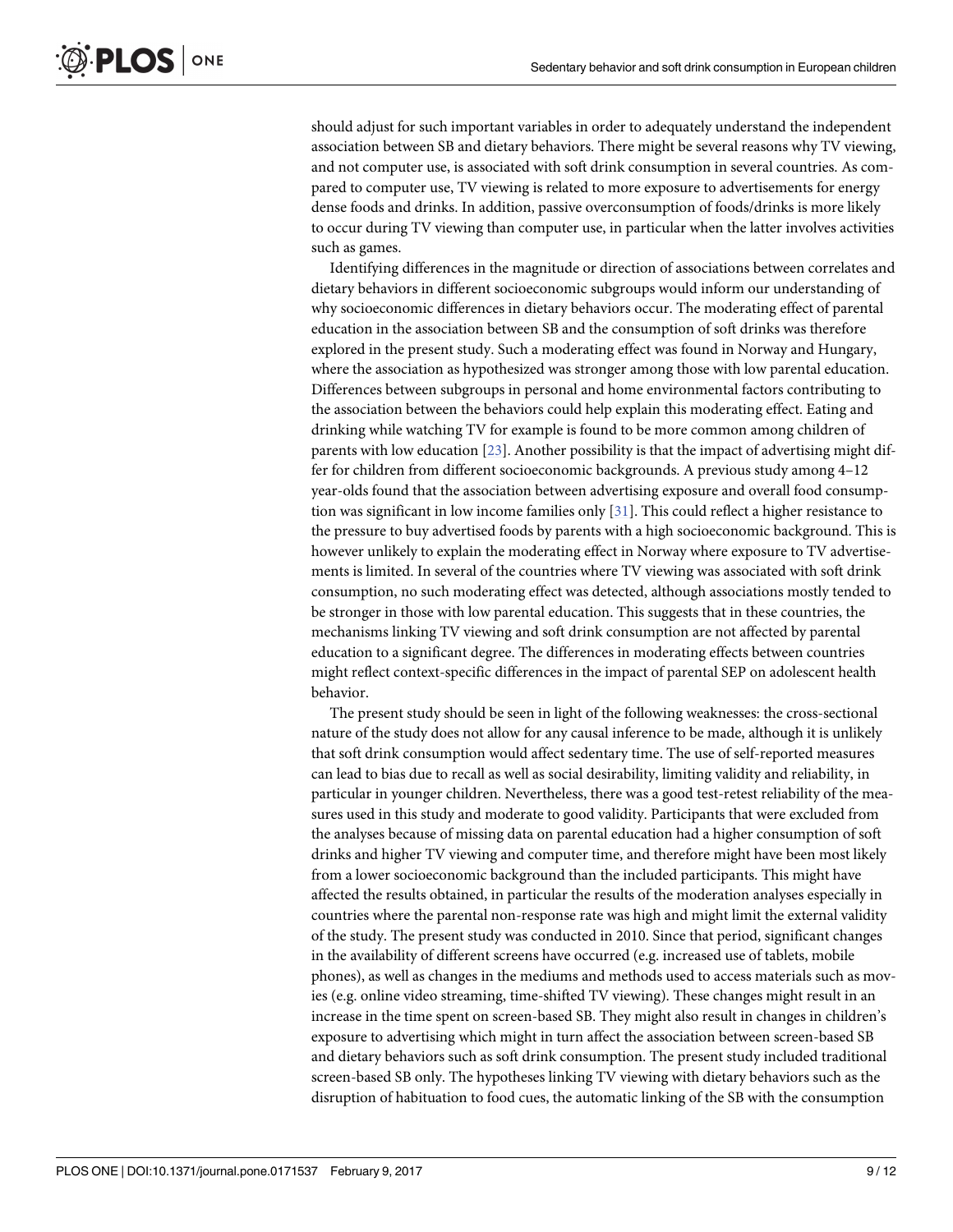<span id="page-9-0"></span>of some foods and exposure to advertisement might not apply to the same extent to other SB such as mobile phone use.

The strengths of the study include the large multinational sample of children participating in the survey. The inclusion of several individual and familial correlates of soft drink consumption allowed for adjustment of these factors thereby contributing to new knowledge in the area.

# **Conclusion**

TV viewing was positively associated with the consumption of soft drinks in six out of eight European countries; Slovenia and the Netherlands being the exceptions. Moderating effects of parental education in this association were found in two countries only. In six of the eight included countries, there was no significant association between computer use and the consumption of soft drinks after adjusting for individual and home environmental correlates of soft drink consumption. Reducing TV viewing behavior might therefore have a favorable impact on the consumption of soft drinks.

# **Supporting information**

**S1 [Dataset.](http://www.plosone.org/article/fetchSingleRepresentation.action?uri=info:doi/10.1371/journal.pone.0171537.s001)** (SAV)

# **Acknowledgments**

The preparation of this paper was supported by the DEterminants of DIet and Physical ACtivity (DEDIPAC) knowledge hub. This work is supported by the Joint Programming Initiative 'Healthy Diet for a Healthy Life'. The funding agency supporting this work in Norway is the Research Council of Norway, Division for Society and Health. The ENERGY-project is funded by the Seventh Framework Programme (CORDIS FP7) of the European Commission, HEALTH (FP7- HEALTH-2007-B).

# **Author Contributions**

**Conceptualization:** MKG MJC BB EB EK MV FMS YM JB NL.

**Formal analysis:** MKG.

**Funding acquisition:** NL.

**Investigation:** MJC BB EB EK MV YM JB NL.

**Methodology:** MKG MJC BB EB EK MV FMS YM JB NL.

**Supervision:** NL.

**Writing – original draft:** MKG.

**Writing – review & editing:** MKG MJC BB EB EK MV FMS YM JB NL.

## **References**

**[1](#page-1-0).** Hu FB. Resolved: there is sufficient scientific evidence that decreasing sugar-sweetened beverage consumption will reduce the prevalence of obesity and obesity-related diseases. Obes Rev. 2013; 14:606– 19. doi: [10.1111/obr.12040](http://dx.doi.org/10.1111/obr.12040) PMID: [23763695](http://www.ncbi.nlm.nih.gov/pubmed/23763695)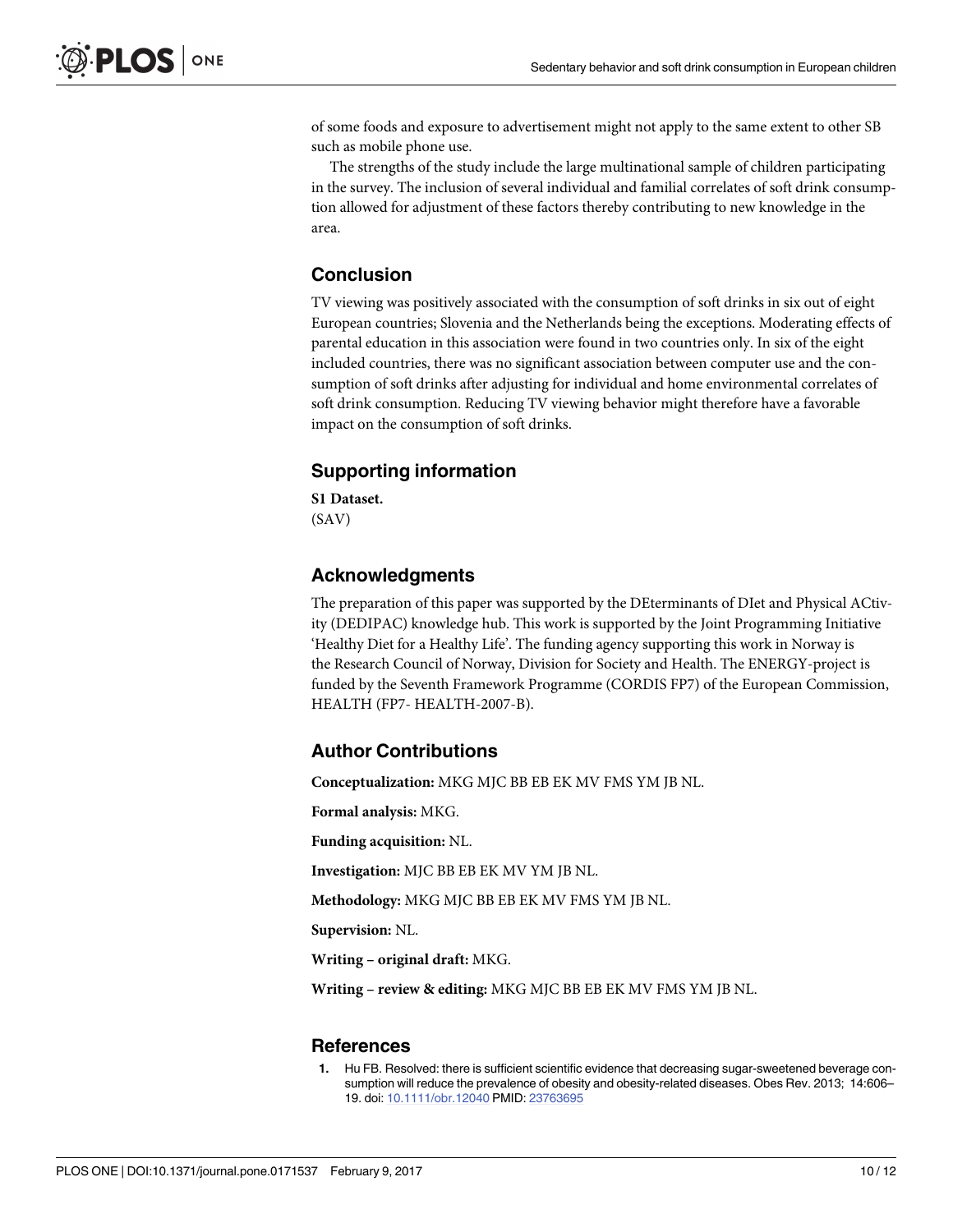- <span id="page-10-0"></span>**[2](#page-1-0).** Bray GA, Popkin BM. Dietary sugar and body weight: have we reached a crisis in the epidemic of obesity and diabetes?: health be damned! Pour on the sugar. Diabetes Care. 2014; 37:950–6. doi: [10.](http://dx.doi.org/10.2337/dc13-2085) [2337/dc13-2085](http://dx.doi.org/10.2337/dc13-2085) PMID: [24652725](http://www.ncbi.nlm.nih.gov/pubmed/24652725)
- **[3](#page-1-0).** Pearson N, Biddle SJ. Sedentary behavior and dietary intake in children, adolescents, and adults a systematic review. Am J Prev Med. 2011, 41:178–88. doi: [10.1016/j.amepre.2011.05.002](http://dx.doi.org/10.1016/j.amepre.2011.05.002) PMID: [21767726](http://www.ncbi.nlm.nih.gov/pubmed/21767726)
- **[4](#page-7-0).** Hobbs M, Pearson N, Foster PJ, Biddle SJ. Sedentary behaviour and diet across the lifespan: an updated systematic review. Br J Sports Med. 2015; 49:1179–88. doi: [10.1136/bjsports-2014-093754](http://dx.doi.org/10.1136/bjsports-2014-093754) PMID: [25351783](http://www.ncbi.nlm.nih.gov/pubmed/25351783)
- **[5](#page-1-0).** Sleddens EF, Kroeze W, Kohl LF, Bolten LM, Velema E, Kaspers PJ et al. Determinants of dietary behavior among youth: an umbrella review. Int J Behav Nutr Phys Act. 2015; 12:7. doi: [10.1186/](http://dx.doi.org/10.1186/s12966-015-0164-x) [s12966-015-0164-x](http://dx.doi.org/10.1186/s12966-015-0164-x) PMID: [25638322](http://www.ncbi.nlm.nih.gov/pubmed/25638322)
- **[6](#page-1-0).** Tremblay MS, LeBlanc AG, Kho ME, Saunders TJ, Larouche R, Colley RC et al. Systematic review of sedentary behaviour and health indicators in school-aged children and youth. Int J Behav Nutr Phys Act. 2011; 8:98. doi: [10.1186/1479-5868-8-98](http://dx.doi.org/10.1186/1479-5868-8-98) PMID: [21936895](http://www.ncbi.nlm.nih.gov/pubmed/21936895)
- **7.** Marshall SJ, Biddle SJ, Gorely T, Cameron N, Murdey I. Relationships between media use, body fatness and physical activity in children and youth: a meta-analysis. Int J Obes Relat Metab Disord. 2004; 28: 1238–46. doi: [10.1038/sj.ijo.0802706](http://dx.doi.org/10.1038/sj.ijo.0802706) PMID: [15314635](http://www.ncbi.nlm.nih.gov/pubmed/15314635)
- **8.** van Ekris E, Altenburg TM, Singh AS, Proper KI, Heymans MW, Chinapaw MJ. An evidence-update on the prospective relationship between childhood sedentary behaviour and biomedical health indicators: a systematic review and meta-analysis. Obes Rev. 2016; 17:833–49. doi: [10.1111/obr.12426](http://dx.doi.org/10.1111/obr.12426) PMID: [27256486](http://www.ncbi.nlm.nih.gov/pubmed/27256486)
- **9.** Leung MM, Agaronov A, Grytsenko K, Yeh MC. Intervening to Reduce Sedentary Behaviors and Childhood Obesity among School-Age Youth: A Systematic Review of Randomized Trials. J Obes. 2012; 2012:685430. doi: [10.1155/2012/685430](http://dx.doi.org/10.1155/2012/685430) PMID: [22132321](http://www.ncbi.nlm.nih.gov/pubmed/22132321)
- **[10](#page-1-0).** DeMattia L, Lemont L, Meurer L. Do interventions to limit sedentary behaviours change behaviour and reduce childhood obesity? A critical review of the literature. Obes Rev. 2007; 8:69–81. doi: [10.1111/j.](http://dx.doi.org/10.1111/j.1467-789X.2006.00259.x) [1467-789X.2006.00259.x](http://dx.doi.org/10.1111/j.1467-789X.2006.00259.x) PMID: [17212797](http://www.ncbi.nlm.nih.gov/pubmed/17212797)
- **[11](#page-1-0).** Boyland EJ, Harrold JA, Kirkham TC, Corker C, Cuddy J, Evans D et al. Food commercials increase preference for energy-dense foods, particularly in children who watch more television. Pediatrics. 2011, 128:e93–100. doi: [10.1542/peds.2010-1859](http://dx.doi.org/10.1542/peds.2010-1859) PMID: [21708808](http://www.ncbi.nlm.nih.gov/pubmed/21708808)
- **12.** Hastings G, Stead M, McDermott L, Forsyth A, MacKintosh AM, Rayner M et al. Review of research of the effects of food promotion to children. Centre for Social Marketing, The University of Strathclyde, 2003:1–218.
- **13.** Harris JL, Bargh JA, Brownell KD. Priming effects of television food advertising on eating behavior. Health Psychol. 2009, 28:404–13. doi: [10.1037/a0014399](http://dx.doi.org/10.1037/a0014399) PMID: [19594263](http://www.ncbi.nlm.nih.gov/pubmed/19594263)
- **[14](#page-1-0).** Boulos R, Vikre EK, Oppenheimer S, Chang H, Kanarek RB. ObesiTV: how television is influencing the obesity epidemic. Physiol Behav. 2012; 107:146–53. doi: [10.1016/j.physbeh.2012.05.022](http://dx.doi.org/10.1016/j.physbeh.2012.05.022) PMID: [22677722](http://www.ncbi.nlm.nih.gov/pubmed/22677722)
- **[15](#page-1-0).** Matthews AE. Children and obesity: a pan-European project examining the role of food marketing. Eur J Public Health. 2008; 18:7–11. doi: [10.1093/eurpub/ckm015](http://dx.doi.org/10.1093/eurpub/ckm015) PMID: [17522154](http://www.ncbi.nlm.nih.gov/pubmed/17522154)
- **[16](#page-1-0).** Epstein LH, Temple JL, Roemmich JN, Bouton ME. Habituation as a determinant of human food intake. Psychol Rev. 2009, 116:384–407. doi: [10.1037/a0015074](http://dx.doi.org/10.1037/a0015074) PMID: [19348547](http://www.ncbi.nlm.nih.gov/pubmed/19348547)
- **[17](#page-1-0).** Temple JL, Giacomelli AM, Kent KM, Roemmich JN, Epstein LH. Television watching increases motivated responding for food and energy intake in children. Am J Clin Nutr. 2007, 85:355–61. PMID: [17284729](http://www.ncbi.nlm.nih.gov/pubmed/17284729)
- **[18](#page-1-0).** Aarts H, Paulussen T, Schaalma H. Physical exercise habit: on the conceptualization and formation of habitual health behaviours. Health Educ Res. 1997, 12:363–74. PMID: [10174219](http://www.ncbi.nlm.nih.gov/pubmed/10174219)
- **19.** Kremers SP, van der Horst K, Brug J. Adolescent screen-viewing behaviour is associated with consumption of sugar-sweetened beverages: the role of habit strength and perceived parental norms. Appetite 2007, 48:345–50. doi: [10.1016/j.appet.2006.10.002](http://dx.doi.org/10.1016/j.appet.2006.10.002) PMID: [17126451](http://www.ncbi.nlm.nih.gov/pubmed/17126451)
- **[20](#page-1-0).** de Bruijn GJ, van den Putte B. Adolescent soft drink consumption, television viewing and habit strength. Investigating clustering effects in the Theory of Planned Behaviour. Appetite. 2009, 53:66–75. doi: [10.](http://dx.doi.org/10.1016/j.appet.2009.05.008) [1016/j.appet.2009.05.008](http://dx.doi.org/10.1016/j.appet.2009.05.008) PMID: [19463873](http://www.ncbi.nlm.nih.gov/pubmed/19463873)
- **[21](#page-2-0).** Zarnowiecki DM, Dollman J, Parletta N. Associations between predictors of children's dietary intake and socioeconomic position: a systematic review of the literature. Obes Rev. 2014; 15:375–91. doi: [10.](http://dx.doi.org/10.1111/obr.12139) [1111/obr.12139](http://dx.doi.org/10.1111/obr.12139) PMID: [24433310](http://www.ncbi.nlm.nih.gov/pubmed/24433310)